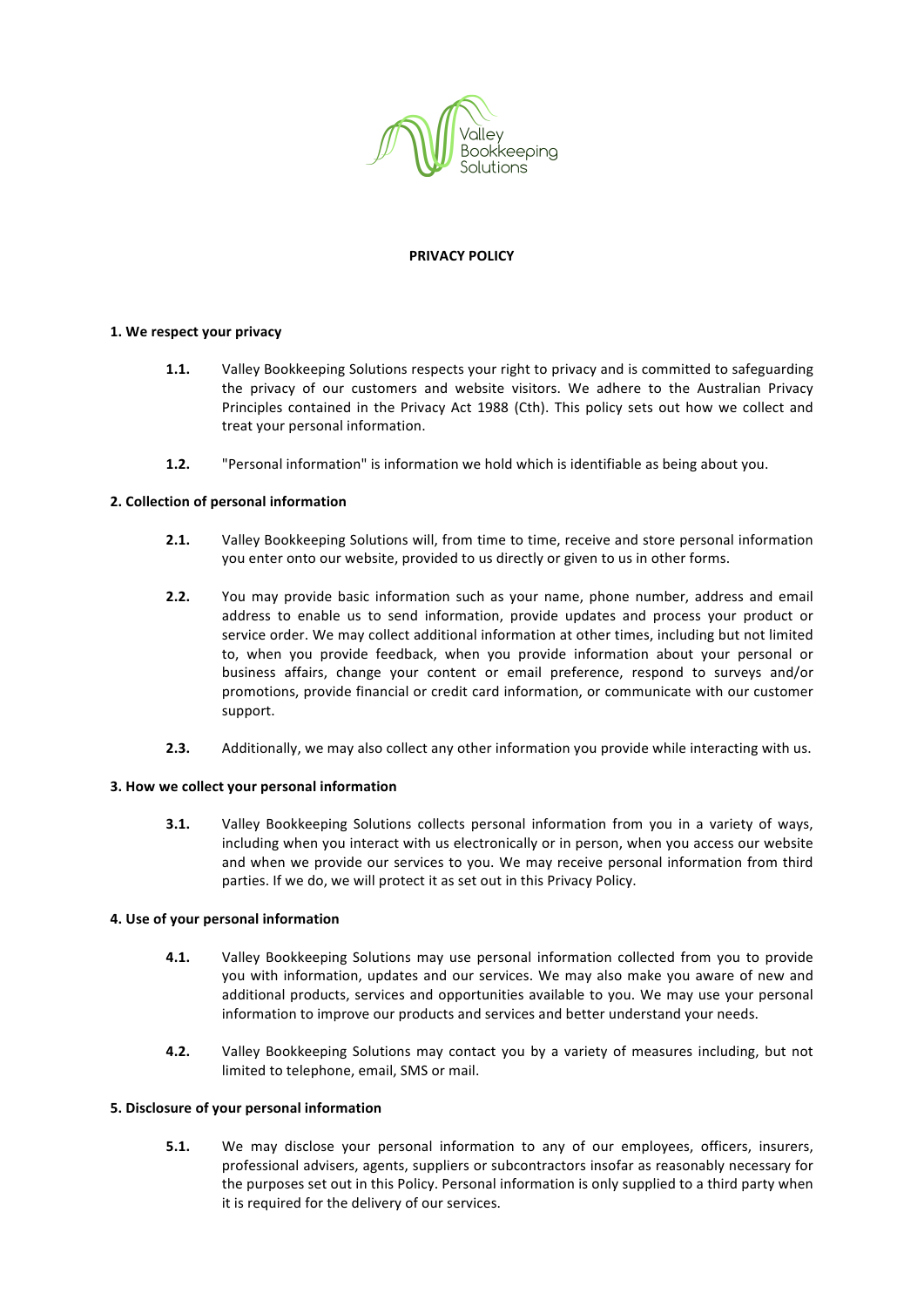- **5.2.** We may from time to time need to disclose personal information to comply with a legal requirement, such as a law, regulation, court order, subpoena, warrant, in the course of a legal proceeding or in response to a law enforcement agency request.
- **5.3.** We may also use your personal information to protect the copyright, trademarks, legal rights, property or safety of Valley Bookkeeping Solutions, www.valleybookkeepingsolutions.com, its customers or third parties.
- **5.4.** Information that we collect may from time to time be stored, processed in or transferred between parties located in countries outside of Australia.
- **5.5.** If there is a change of control in our business or a sale or transfer of business assets, we reserve the right to transfer to the extent permissible at law our user databases, together with any personal information and non-personal information contained in those databases. This information may be disclosed to a potential purchaser under an agreement to maintain confidentiality. We would seek to only disclose information in good faith and where required by any of the above circumstances.
- **5.6.** By providing us with personal information, you consent to the terms of this Privacy Policy and the types of disclosure covered by this Policy. Where we disclose your personal information to third parties, we will request that the third party follow this Policy regarding handling your personal information.

# **6. Security of your personal information**

- **6.1.** Valley Bookkeeping Solutions is committed to ensuring that the information you provide to us is secure. In order to prevent unauthorised access or disclosure, we have put in place suitable physical, electronic and managerial procedures to safeguard and secure information and protect it from misuse, interference, loss and unauthorised access, modification and disclosure.
- **6.2.** The transmission and exchange of information is carried out at your own risk. We cannot guarantee the security of any information that you transmit to us, or receive from us. Although we take measures to safeguard against unauthorised disclosures of information, we cannot assure you that personal information that we collect will not be disclosed in a manner that is inconsistent with this Privacy Policy.

# **7. Access to your personal information**

- **7.1.** You may request details of personal information that we hold about you in accordance with the provisions of the Privacy Act 1988 (Cth). A small administrative fee may be payable for the provision of information. If you would like a copy of the information, which we hold about you or believe that any information we hold on you is inaccurate, out of date, incomplete, irrelevant or misleading, please email us at jennifer@valleybookkeepingsolutions.com.
- **7.2.** We reserve the right to refuse to provide you with information that we hold about you, in certain circumstances set out in the Privacy Act.

# **8. Complaints about privacy**

**8.1.** If you have any complaints about our privacy practices, please feel free to send in details of your complaints to PO Box 142, Watervale, SA, 5452. We take complaints very seriously and will respond shortly after receiving written notice of your complaint.